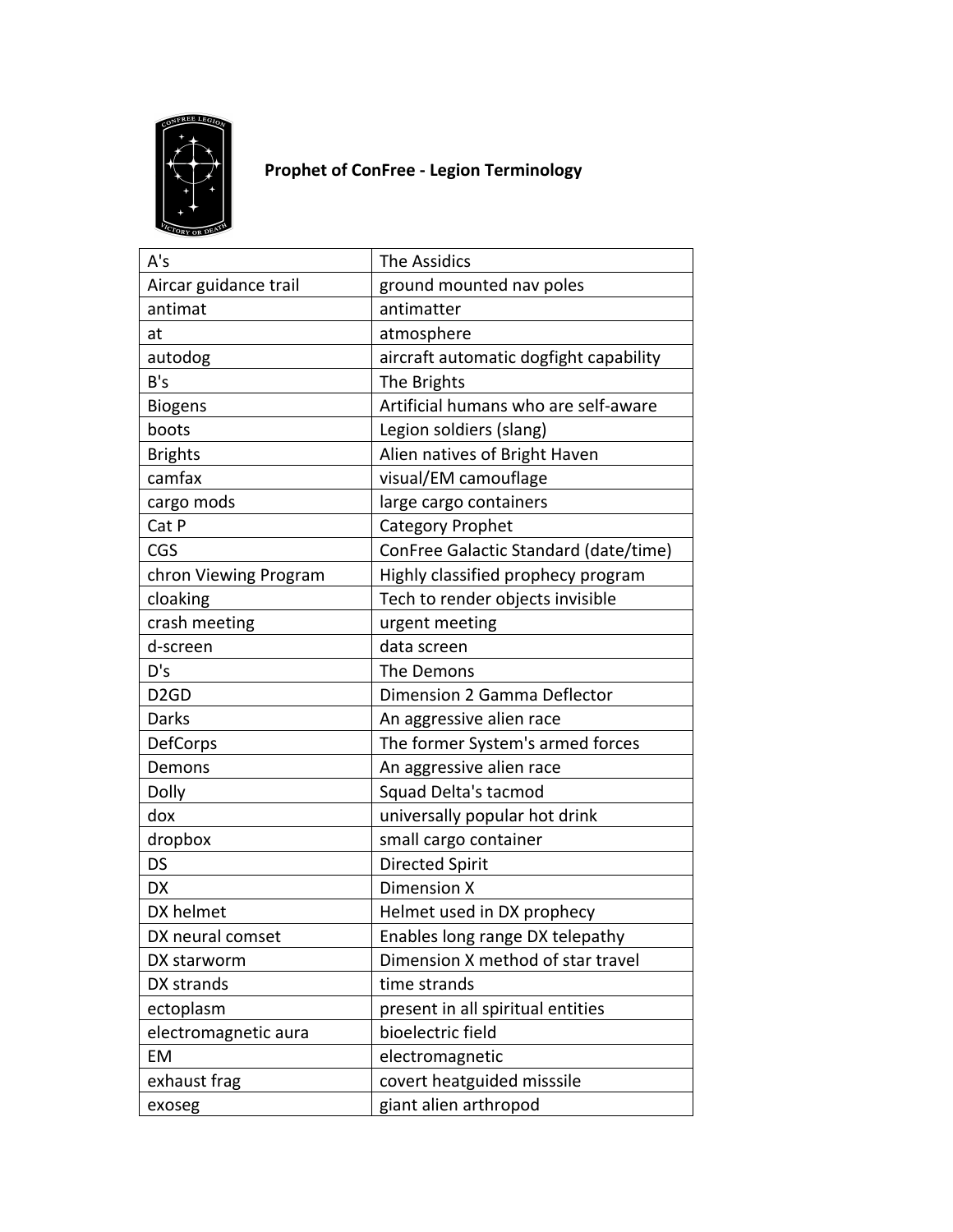| Exovig                    | <b>Exoseg Neuroclone Vigorous</b>     |
|---------------------------|---------------------------------------|
| Eye, the                  | DX time scanner, cosmic secret        |
| flash-crash meeting       | immediate meeting                     |
| freescanning              | scanning random DX time strands       |
| girly gaga                | girly gang party                      |
| Greenies                  | The Mocains (slang)                   |
| greensides/redsides       | foot traffic directions on starships  |
| gro-gel                   | enables rapid organ generation        |
| Hab-1 planet              | Desirable habitable planet            |
| habmods                   | <b>Habitation living modules</b>      |
| helmet camfax device      | helmet mounted camfax generator       |
| holocam                   | Holo camera                           |
| hyperdarts                | anti-shielding rounds                 |
| hypertrain                | rapid air effects train               |
| impulse plasma deflection | method to change an asteroid's course |
| Inners                    | Former domain of the System           |
| leash cloaking            | Extension of cloaking to connections  |
| magtrain                  | a hypertrain                          |
| Mocains (Greenies)        | Master race of System & UMC           |
| <b>MS</b>                 | <b>Malevolent Spirit</b>              |
| O's                       | Omnis - an aggressive alien race      |
| Ormans                    | Natives of Orm                        |
| Outers                    | Domain of ConFree                     |
| $P = F$                   | Past equals Future                    |
| Phantom                   | First generation vac fighter          |
| portmod                   | portable tent living/office module    |
| poss                      | possible                              |
| Q-link                    | Quantum Link commo                    |
| quantum uncertainty waves | poss exploitable weakness in cloaking |
| rats                      | military rations                      |
| SG                        | <b>Spirit Guard</b>                   |
| shadows                   | spiritual beings (slang)              |
| shielding                 | EM protection from energy weapons     |
| simport                   | Simulated porthole, artificial view   |
| <b>Spirit Scouts</b>      | D2 recon scouts                       |
| spooks                    | spiritual beings (slang)              |
| squadmod                  | squad living module                   |
| SS                        | System Standard (Inners date/time)    |
| ST coords                 | space time coordinates                |
| stardrive symptom         | med symptoms caused by stardrive      |
| Super                     | supervisor                            |